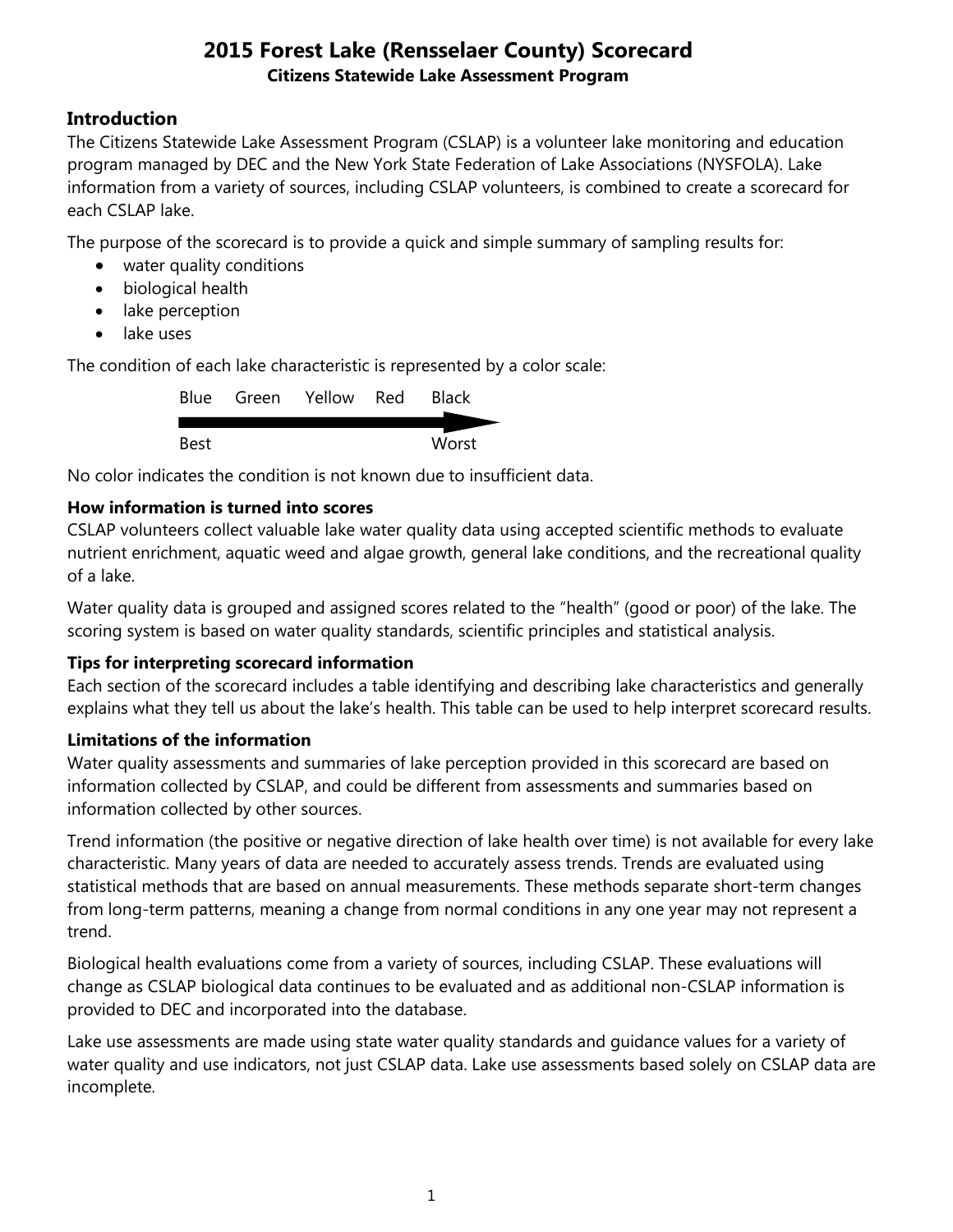#### **Water Quality Assessment**

Water quality assessments are based on data collected from the deepest part of the lake every other week, for 15 weeks, from late spring through early fall. The data is used to evaluate a number of lake conditions, including algae growth (productivity or trophic status), pH and deepwater dissolved oxygen levels. There is not enough data to identify a trend in the deepwater oxygen levels for any CSLAP lake.



*\**All years of CSLAP data collection for the lake except those for which data was not available.

| The following data is collected and analyzed to determine the water quality score. |  |
|------------------------------------------------------------------------------------|--|
|------------------------------------------------------------------------------------|--|

| <b>Water quality</b><br>characteristic  | <b>Score</b>                                                        | <b>Description of characteristic</b>                                                                                                                                  | <b>What it means</b>                                                                                                                                                                       |
|-----------------------------------------|---------------------------------------------------------------------|-----------------------------------------------------------------------------------------------------------------------------------------------------------------------|--------------------------------------------------------------------------------------------------------------------------------------------------------------------------------------------|
|                                         | Total<br>Phosphorus (TP)                                            | TP is measured because it is an<br>important nutrient that often controls<br>the growth of algae and rooted plants.                                                   | Too much phosphorus can harm aquatic life,<br>water supplies, and recreational uses by causing<br>excessive algae growth.                                                                  |
| <b>Trophic Status</b>                   | Chlorophyll a                                                       | Chlorophyll <i>a</i> is measured to estimate<br>the amount of algae in a lake.                                                                                        | The amount of chlorophyll $a$ is usually closely<br>related to the amount of phosphorus and can<br>affect water clarity.                                                                   |
|                                         | Secchi Disk                                                         | This is a device to measure how far<br>down into the water you can see.                                                                                               | Water clarity is a strong indicator of the public's<br>opinion of lake conditions.                                                                                                         |
|                                         | pH                                                                  | Water pH is measured to determine its<br>acidity or alkalinity.                                                                                                       | Values between 6 and 9 support most types of<br>plant and animal life.                                                                                                                     |
| pH Balance                              | Conductivity                                                        | Conductivity is measured to estimate<br>the amount of dissolved and<br>suspended solids in water, including<br>salts and organic material.                            | High conductivity values may be related to<br>geology or land use practices and can indicate<br>susceptibility to changes in pH.                                                           |
| Deepwater<br><b>Dissolved</b><br>Oxygen | Phosphorus,<br>ammonia, nitrite,<br>iron, manganese,<br>and arsenic | Dissolved oxygen (DO) is not<br>measured directly, but can be inferred<br>from the levels of certain chemicals in<br>water samples collected near the lake<br>bottom. | Dissolved oxygen is critical for the ecological<br>balance of lakes. Low DO in bottom waters can<br>affect the survival of fish and lake organisms and<br>cause chemical changes in lakes. |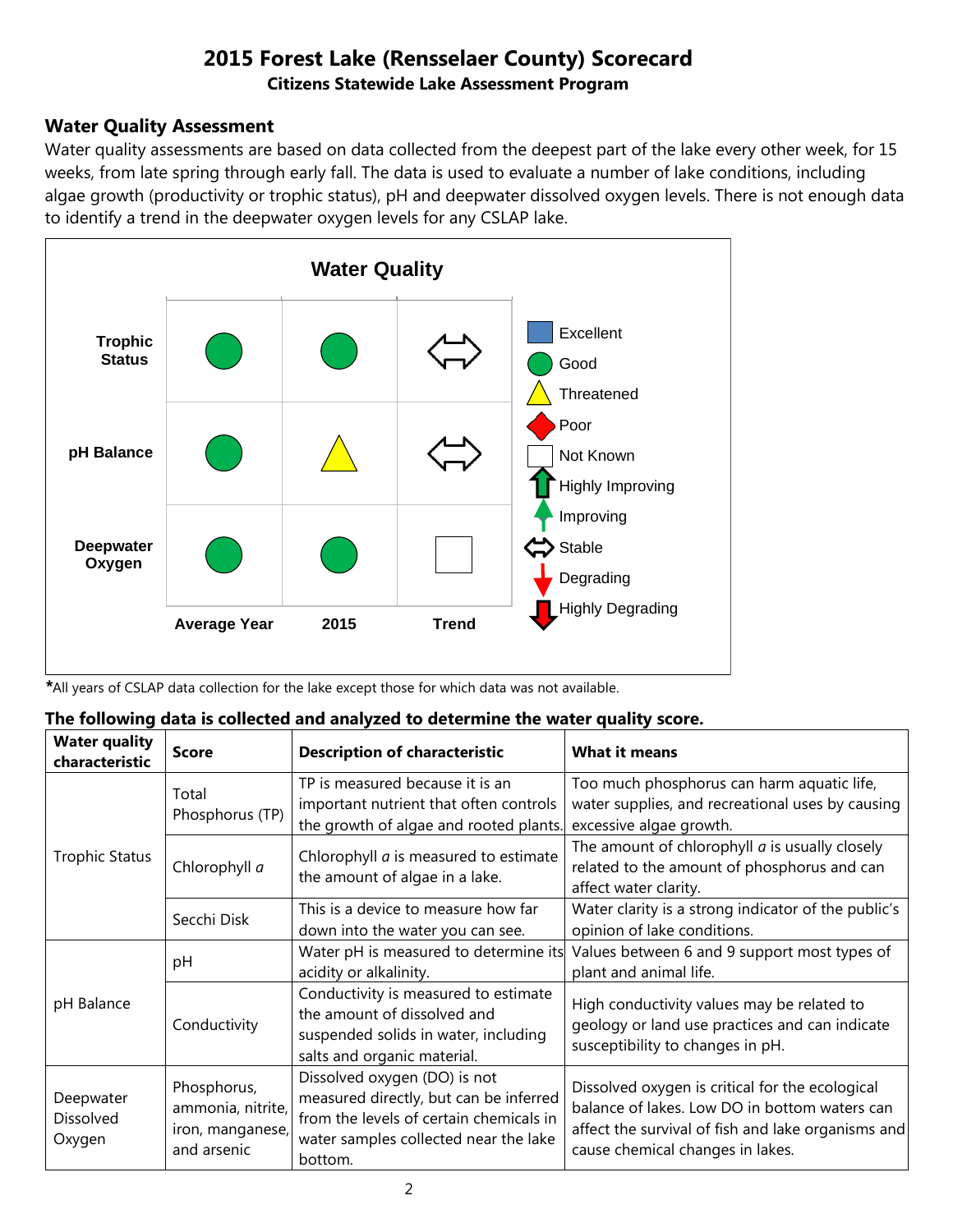# **2015 Forest Lake (Rensselaer County) Scorecard**

#### **Citizens Statewide Lake Assessment Program**

#### **The water quality scores for each water quality characteristic are determined by the following:**

| <b>Water quality</b><br>characteristic | <b>Score</b> | <b>Criteria Score Elements</b>                                                                                 | <b>How Criteria Are Used to Determine Score</b>                                                      |
|----------------------------------------|--------------|----------------------------------------------------------------------------------------------------------------|------------------------------------------------------------------------------------------------------|
| <b>Trophic Status</b>                  | Excellent    | Average value for each trophic<br>indicator (water clarity, chlorophyll<br>a, total phosphorus) assigned score | Trophic score = $8$ or $9$ (two of three trophic indicators<br>= oligotrophic, other is mesotrophic) |
|                                        | Good         |                                                                                                                | Trophic score = $6$ or 7 (at least two trophic indicators<br>= mesotrophic or "higher")              |
|                                        | Threatened   | of 3 if oligotrophic <sup>+</sup> , 2 if<br>mesotrophic <sup>+</sup> , 1 if eutrophic <sup>+</sup>             | Trophic score = $4$ or $5$ (at least one trophic indicator<br>= mesotrophic or "higher")             |
|                                        | Poor         |                                                                                                                | Trophic score = $3$ (all trophic indicators = "eutrophic")                                           |
|                                        | Excellent    | Average pH is evaluated against                                                                                | pH between 7.5 and 8.5                                                                               |
|                                        | Good         | state water quality standards                                                                                  | pH between 7 and 7.5                                                                                 |
| pH Balance                             | Threatened   | (should be above 6.5 and below 8.5)<br>and average conductivity evaluated                                      | pH above 8.5, pH between 6.5 and 7, or conductivity<br>$< 50$ ug/l                                   |
|                                        | Poor         | to determine if low buffering<br>capacity against future pH change                                             | pH < 6.5                                                                                             |
| Deepwater<br>Dissolved<br>Oxygen       | Excellent    | Deepwater ammonia and<br>phosphorus levels are compared to<br>surface readings, and assigned a                 | Actual DO data indicating fully oxygenated conditions<br>in stratified lakes to lake bottom          |
|                                        | Good         |                                                                                                                | All shallow lakes assumed to be good absent data;<br>deepwater scores = $1$                          |
|                                        | Threatened   | score of 3 if bottom readings are<br>>10x surface readings and a score                                         | Deepwater NH3 score + Deepwater TP score > 3 or<br>actual DO data indicating hypoxic conditions      |
|                                        | Poor         | of 2 if bottom readings are > 5x<br>surface readings                                                           | Deepwater NH3 score = 3 or actual DO data<br>indicating anoxic conditions                            |
|                                        | Not known    |                                                                                                                | No deepwater O <sub>2</sub> or indicator data in stratified lake                                     |

**+** trophic designations- oligotrophic = water clarity > 5 m, chlorophyll a < 2 ug/l, total phosphorus < 10 ug/l mesotrophic = water clarity 2-5 m, chlorophyll a 2-8 ug/l, total phosphorus = 10-20 ug/l

eutrophic = water clarity < 2 m, chlorophyll a > 8 ug/l, total phosphorus > 20 ug/l

#### **The water quality trends for each water quality characteristic and measure of lake perception are determined by the following:**

| Highly Improving: | linear regression correlation coefficient ( $R^2$ ) > 0.5 and p value < 0.01, with trend toward<br>higher "score"                           |
|-------------------|---------------------------------------------------------------------------------------------------------------------------------------------|
| Improving:        | $R^2 > 0.33$ and p value < 0.05, or $R^2 > 0.5$ and p value < 0.05, or $R^2 > 0.33$ and p value < 0.01,<br>with trend toward higher "score" |
| Stable:           | neither linear regression nor p value in statistically significant ranges as defined above                                                  |
| Degrading:        | $R^2 > 0.33$ and p value < 0.05, or $R^2 > 0.5$ and p value < 0.05, or $R^2 > 0.33$ and p value < 0.01,<br>with trend toward lower "score"  |
| Highly Degrading: | $R^2$ > 0.5 and p value < 0.01, with trend toward lower "score"                                                                             |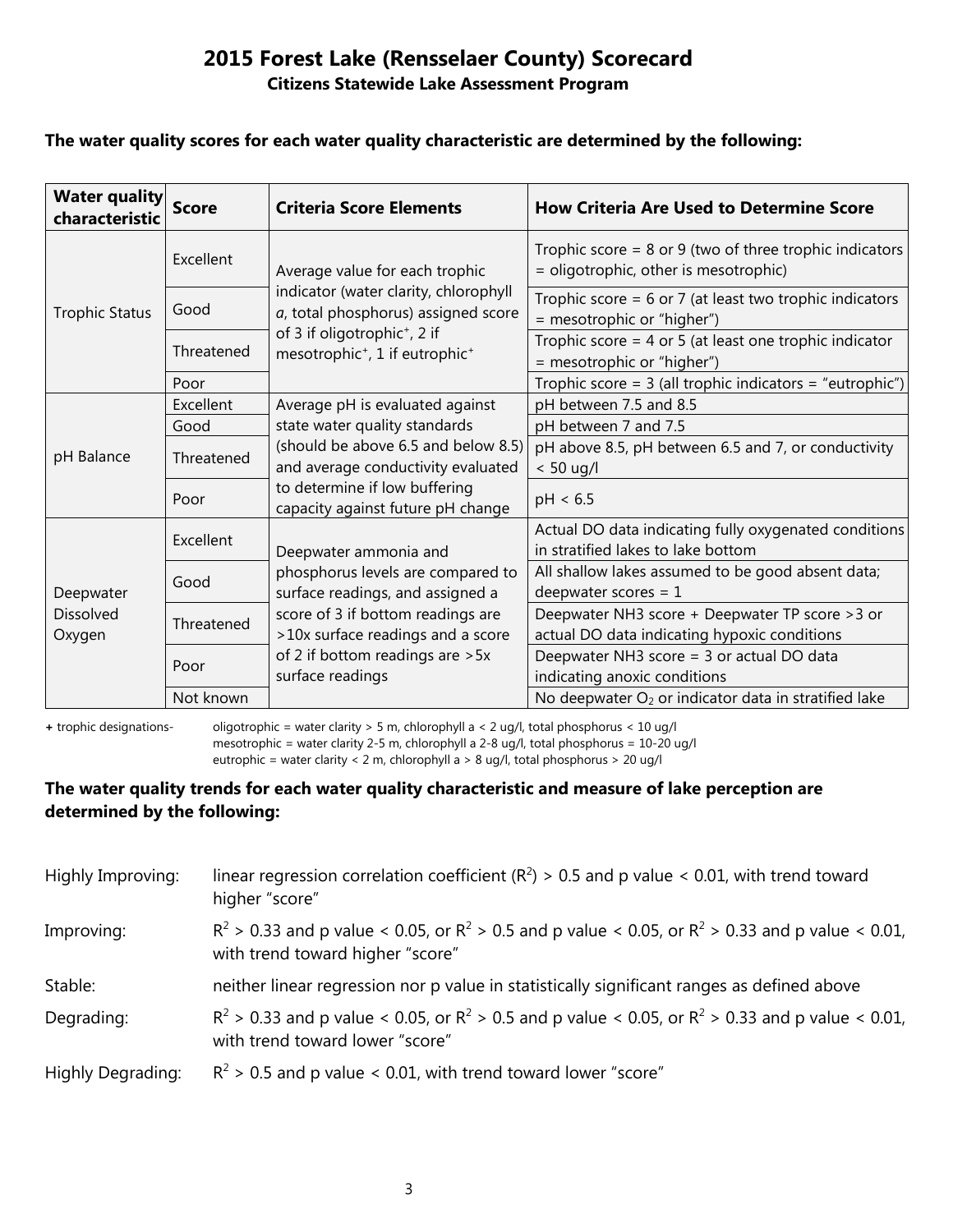## **Biological Health**

Biological health of lakes can be evaluated in a number of ways. For CSLAP lakes, biological health evaluations are based on the presence of invasive plants, the type and number of blue-green harmful algal blooms, the presence of invasive animals (zebra mussels, spiny waterflea, etc.), the types of fish, aquatic plant diversity, and the number of pollution sensitive aquatic insects.

Biotic indices have been developed to evaluate a few biological health characteristics. Biotic indices are used to compare the biological community of the lake being sampled to the biological community of a known highquality lake. (Data to support biological health assessments is not available for all CSLAP lakes.)



*\** All years of CSLAP data collection for the lake except those for which data was not available.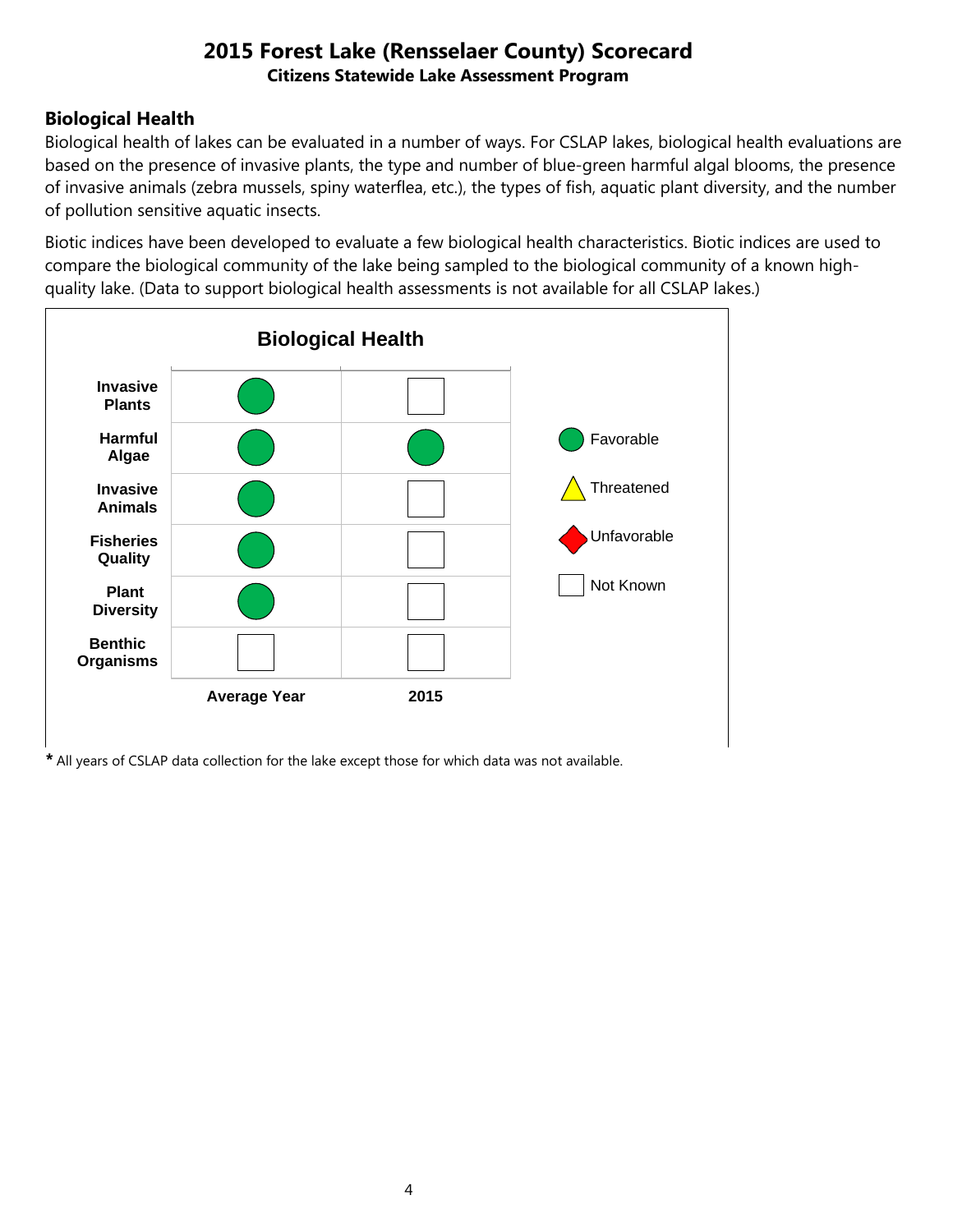| <b>Biological Health</b><br><b>Characteristic</b> | <b>Description of characteristic</b>                                                                                                                                                            | <b>What it means</b>                                                                                                                                                                                                                                                                                                                                                                   |
|---------------------------------------------------|-------------------------------------------------------------------------------------------------------------------------------------------------------------------------------------------------|----------------------------------------------------------------------------------------------------------------------------------------------------------------------------------------------------------------------------------------------------------------------------------------------------------------------------------------------------------------------------------------|
| <b>Invasive Plants</b>                            | CSLAP volunteers survey lakes for nuisance,<br>non-native plants (water chestnut, Eurasian<br>water milfoil, etc.).                                                                             | Abundant invasive plants can crowd out native and<br>protected plants, create quality problems, and interfere<br>with recreation. "Unfavorable" means at least one<br>invasive plant species has been found. "Threatened"<br>lakes are geographically close to an "infected" lake, or<br>have water quality conditions that put them at higher<br>risk for species invasion.           |
| Harmful Algae                                     | DEC and other biologists screen water<br>samples for blue-green algae cell pigments<br>and also test them for algal toxins.                                                                     | Harmful algae can reduce oxygen levels and may cause<br>harm to people recreating on the lake. "Unfavorable"<br>means algal toxin readings are unsafe for water<br>recreation; "threatened" means readings are<br>approaching unsafe for water recreation.                                                                                                                             |
| <b>Invasive Animals</b>                           | DEC and other biologists survey lakes for<br>nuisance, non-native animals (zebra mussels,<br>spiny water flea, etc.).                                                                           | Abundant invasive animals can harm native plant and<br>animal species, influence the likelihood of algal blooms,<br>and interfere with recreation. "Unfavorable" means at<br>least one invasive animal has been found. "Threatened"<br>lakes are geographically close to an "infected" lake, or<br>have water quality conditions that put them at higher<br>risk for species invasion. |
| <b>Fisheries Quality</b>                          | DEC and other fisheries biologists measure<br>the length and weight of various species in a<br>lake's fish community and conduct other<br>measures of the health of the fisheries<br>community. | Better fisheries quality indicates the lake has sufficient<br>food resources and habitat to support its fish<br>community. Several "biotic indices" are used to evaluate<br>fish community quality.                                                                                                                                                                                    |
| <b>Plant Diversity</b>                            | CSLAP volunteers, academic researchers and<br>consultants survey lakes for the number and<br>types of aquatic plants.                                                                           | Higher plant diversity indicates a more natural<br>environment and helps prevent invasive species from<br>taking over a lake. "Floristic quality indices" are used to<br>evaluate plant communities.                                                                                                                                                                                   |
| Benthic<br>Organisms                              | DEC and other biologists count and identify<br>the types of bottom living (benthic) aquatic<br>insects in a lake.                                                                               | More pollution sensitive (intolerant) aquatic insects in a<br>lake usually indicate good water quality and suitable<br>habitat. "Biotic indices" are used to evaluate benthic<br>communities.                                                                                                                                                                                          |

#### **The following information is used to determine biological health scores.**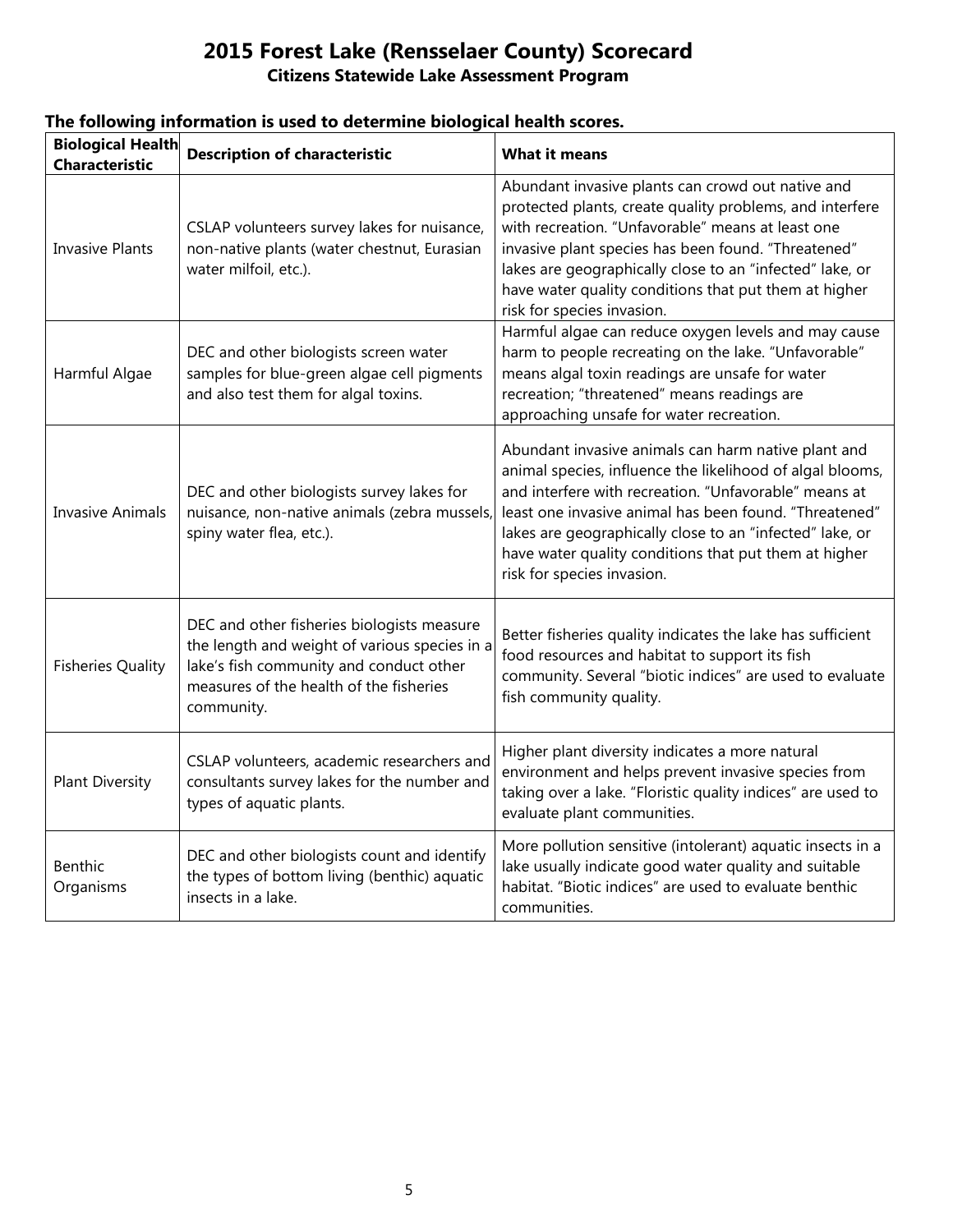#### **The biological health scores for each biological health characteristic are determined by the following:**

| <b>Water quality</b><br>characteristic | <b>Score</b> | <b>Criteria Score Elements</b>                                                 | <b>How Criteria Are Used to Determine</b><br><b>Score</b>                                  |
|----------------------------------------|--------------|--------------------------------------------------------------------------------|--------------------------------------------------------------------------------------------|
|                                        | Favorable    |                                                                                | No evidence of invasive/exotic aquatic plants                                              |
|                                        | Threatened   | Aquatic plant surveys are conducted by<br>CSLAP volunteers or by other         | Invasive plants found in nearby (<10 miles away)                                           |
| <b>Invasive Plants</b>                 |              | organizations; invasive plants identified                                      | lakes or public launch is found on lake                                                    |
|                                        | Unfavorable  | by plant expert                                                                | Invasive/exotic aquatic plants found in lake                                               |
|                                        | Not Known    |                                                                                | No aquatic plant surveys in lake (this year)                                               |
|                                        | Favorable    |                                                                                | All data show algae, phycocyanin and toxin<br>levels below DEC bloom criteria <sup>+</sup> |
|                                        |              | Harmful algae bloom (HAB) sampling                                             | Fluoroprobe or toxin levels exceed DEC                                                     |
|                                        | Threatened   | conducted in open water and along                                              | threatened <sup>#</sup> criteria; phycocyanin levels exceed                                |
| Harmful Algae                          |              | shoreline; total algae, algae species,<br>phycocyanin (blue green pigment) and | DEC bloom criteria, or visual evidence of blooms                                           |
|                                        | Unfavorable  | algal toxins analyzed in samples                                               | Fluoroprobe or toxin levels exceed DEC bloom                                               |
|                                        |              |                                                                                | criteria in open water or shoreline                                                        |
|                                        | Not Known    |                                                                                | No HAB data available for lake                                                             |
|                                        | Favorable    |                                                                                | No reports of invasive/exotic aquatic animals                                              |
|                                        |              |                                                                                | and no clear threats exist                                                                 |
|                                        | Threatened   | Invasive animal (primarily zebra or<br>quagga mussel) surveys are conducted    | Invasive animals found in nearby (<25 miles                                                |
| Invasive                               |              | on limited basis in CSLAP lakes; other<br>AIS animals reported through         | away) waterbodies AND public launch is found                                               |
| Animals                                |              |                                                                                | on lake, or calcium levels > 20 mg/l                                                       |
|                                        | Unfavorable  | iMapInvasives                                                                  | Invasive/exotic aquatic animals found in lake                                              |
|                                        | Not Known    |                                                                                | No information to evaluate presence of exotic                                              |
|                                        |              |                                                                                | animals                                                                                    |
|                                        | Favorable    | New York does not (yet) have a fish                                            | Fish IBI $> 60$ (= "good" and "excellent")                                                 |
| <b>Fisheries</b>                       | Threatened   | index for biotic integrity (IBI); for lakes                                    | Fish IBI between 40 and 60 (= "fair")                                                      |
| Quality                                | Unfavorable  | with fishery survey data, Minnesota Fish                                       | Fish IBI < 40 (= "poor")                                                                   |
|                                        | Not Known    | IBI is used to evaluate fisheries quality                                      | No fisheries data                                                                          |
|                                        | Favorable    | New York has not yet developed a                                               | $mFQI > 5$ (= "good" quality), based on # genera                                           |
|                                        | Threatened   | floristic quality index (FQI); for lakes with                                  | mFQI = $3-8$ (= "fair" quality), based on # genera                                         |
| <b>Plant Diversity</b>                 | Unfavorable  | detailed plant survey data, a modified                                         | mFQI < $3$ (= "poor" quality), based on # genera                                           |
|                                        |              | version of the Wisconsin FQI and Florida                                       |                                                                                            |
|                                        | Not Known    | aquatic plant designations are used for                                        | Insufficient plant survey data to evaluate                                                 |
|                                        |              | evaluating aquatic floristic quality                                           |                                                                                            |
|                                        | Favorable    | New York has not yet developed a                                               | IBI > 10-15 (based on $#$ genera)                                                          |
| Benthic                                | Threatened   | macroinvertebrate IBI; for lakes with                                          | IBI between 8 and 15 (based on # genera)                                                   |
| Organisms                              | Unfavorable  | detailed macroinvertebrate survey data,                                        | IBI < 8                                                                                    |
|                                        | Not Known    | Vermont IBI is used to evaluate benthic                                        | Insufficient macroinvertebrate data to evaluate                                            |
|                                        |              | organism quality                                                               | benthic organisms quality                                                                  |

**+** DEC bloom criteria- fluoroprobe blue green algae chlorophyll a = 30 ug/l

phycocyanin = 200 units

algal toxins- microcystin-LR = 20 ug/l ("high toxins") along shoreline, = 10 ug/l in open water

**+** DEC threatened criteria- fluoroprobe blue green algae chlorophyll a = 10 ug/l

algal toxins- microcystin-LR = 4 ug/l along shoreline or in open water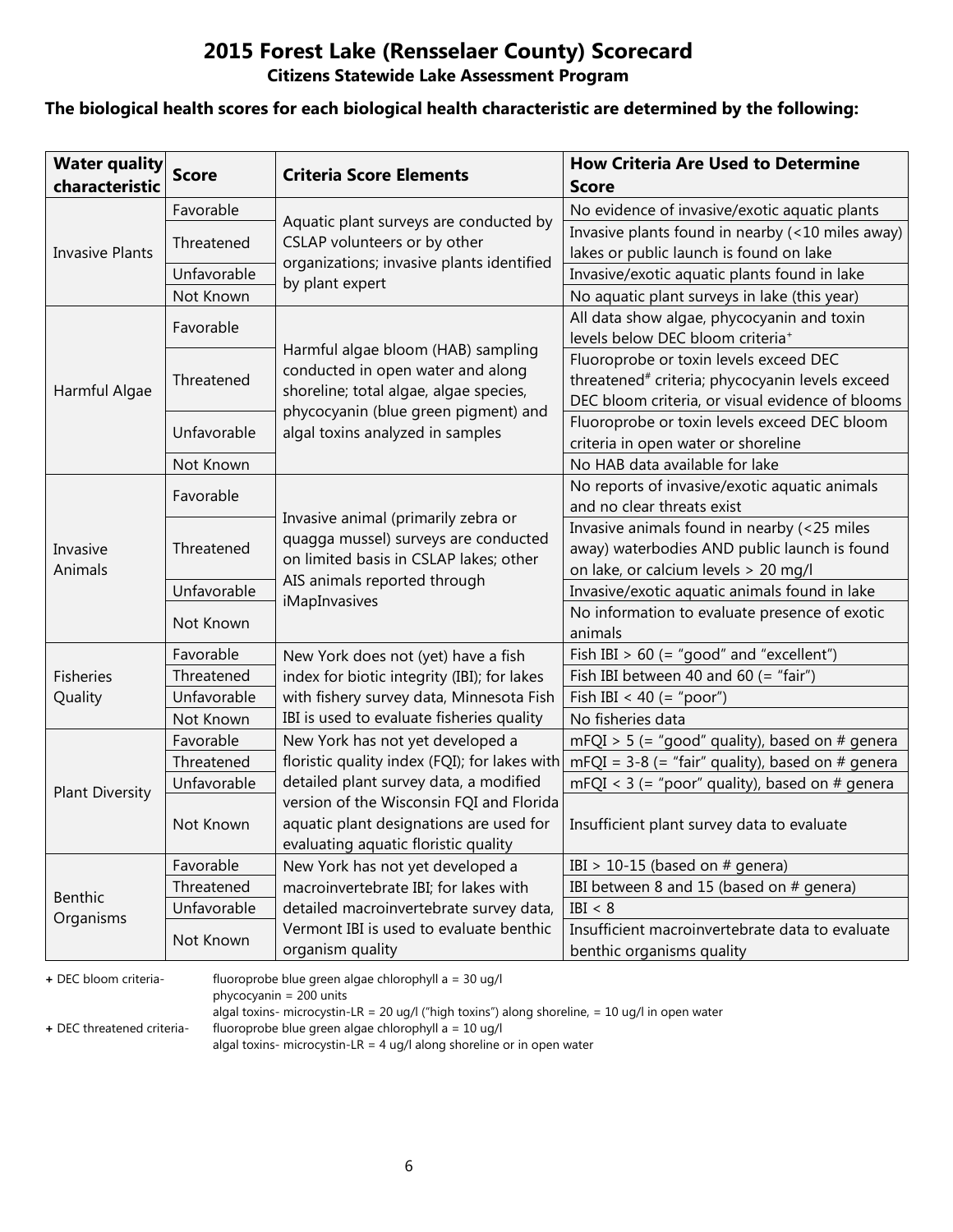#### **Lake Perception**

Lake perception scores are based on the visual observations of CSLAP volunteers who answer questions on the Field Observation Form (http://www.dec.ny.gov/docs/water\_pdf/cslapsamobs.pdf) completed during sampling. The questions ask the volunteer to determine their perceptions of how clear the water looks, the abundance of aquatic plants, conditions affecting current recreational use, and the overall recreational quality of the lake.

Visual observations are very closely connected to measured water quality conditions. This information is helpful to lake managers in deciding on nutrient criteria, or the amount of nutrients that can flow into a lake without compromising its water quality. For New York State lakes, perception data collected by CSLAP volunteers is critical to the development of nutrient criteria (defining "how much is too much") and has been consistently collected by CSLAP volunteers since 1992.



*\** All years of CSLAP data collection for the lake except those for which data was not available.

| The following information is used to determine the lake perception scores.<br><b>Lake Perception</b> |                                                                                                                                        |                                                                                                                                                                                                                                                                                                              |  |  |
|------------------------------------------------------------------------------------------------------|----------------------------------------------------------------------------------------------------------------------------------------|--------------------------------------------------------------------------------------------------------------------------------------------------------------------------------------------------------------------------------------------------------------------------------------------------------------|--|--|
| <b>Characteristic</b>                                                                                | <b>Description of characteristic</b>                                                                                                   | <b>What it means</b>                                                                                                                                                                                                                                                                                         |  |  |
| <b>Water Quality</b>                                                                                 | Asks the user: How clear does the<br>water look today?                                                                                 | Clearer water usually indicates lower nutrient levels.                                                                                                                                                                                                                                                       |  |  |
| <b>Aquatic Plants</b>                                                                                | Asks the user: How abundant are<br>aquatic plants where people are<br>boating and swimming today?                                      | Lower abundances of aquatic plants usually provide proper<br>ecological balance and are less likely to contribute to recreational<br>use problems, although the absence of plants can also lead to<br>lake problems. Lakes with the most favorable assessments have<br>some plants, but not too many plants. |  |  |
| Recreation                                                                                           | Asks the user: What is your opinion of<br>the recreational quality of the lake?<br>What factors affect your perception of<br>the lake? | Users' perceptions are associated with water quality conditions<br>and aquatic plant coverage. Positive responses usually indicate<br>good water quality and little to no surface plant coverage.<br>Negative responses are usually associated with poor water quality<br>and/or invasive plants.            |  |  |

#### **The following information is used to determine the lake perception scores.**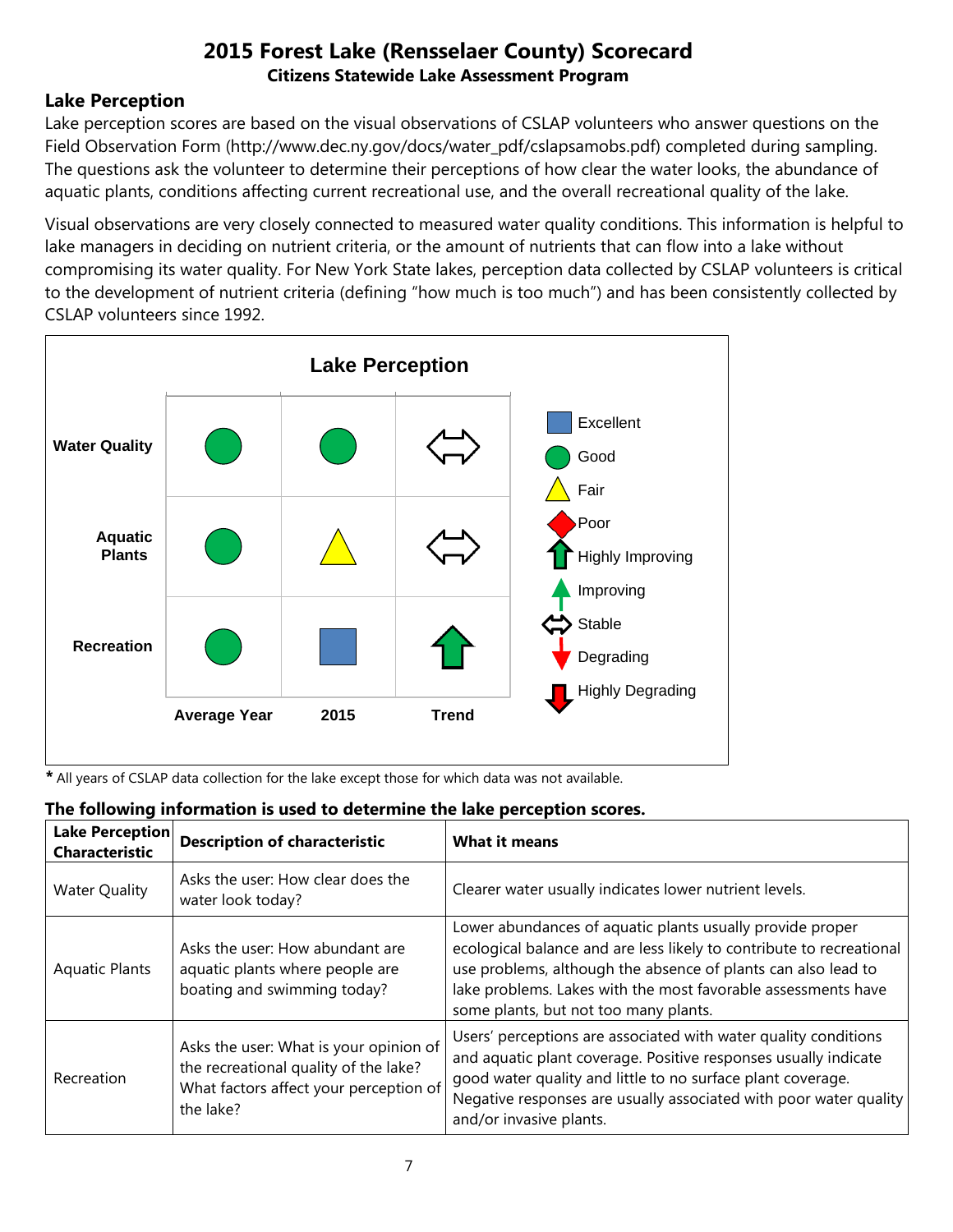#### **The lake perception scores for each lake perception characteristic are determined by the following:**

| Lake perception<br>characteristic | <b>Score</b>     | <b>Criteria Score Elements</b>                                                                                       | <b>How Criteria Are Used to Determine</b><br><b>Score</b> |
|-----------------------------------|------------------|----------------------------------------------------------------------------------------------------------------------|-----------------------------------------------------------|
|                                   | <b>Excellent</b> | Water quality perception is evaluated on a<br>5 point scale during each CSLAP sampling                               | Average value $< 1.5$                                     |
| <b>Water Quality</b>              | Good             | session, ranging from "crystal clear" (=1) to                                                                        | Average value > 1.5 and < 2.5                             |
|                                   | Fair             | "severely high algae levels" (=5); average                                                                           | Average value $>2.5$ and $<3.5$                           |
|                                   | Poor             | values are computed                                                                                                  | Average value > 3.5                                       |
|                                   | Excellent        | Aquatic plant coverage is evaluated on a 5                                                                           | Average value $>2$ and $< 2.5$                            |
|                                   | Good             | point scale during each CSLAP sampling                                                                               | Average value $>1.5$ and < 2 OR $> 2.5$ and < 3           |
| <b>Aquatic Plants</b>             | Fair             | session, ranging from "not visible at lake                                                                           | Average value $>3$ and $<3.5$ OR $<1.5$                   |
|                                   | Poor             | surface" $(=1)$ to "plants densely cover<br>surface except in deepest areas" $(=5)$ ;<br>average values are computed | Average value $> 3.5$                                     |
|                                   | Excellent        | Recreational conditions are evaluated on a                                                                           | Average value $< 1.5$                                     |
| Recreation                        | Good             | 5 point scale during each CSLAP sampling                                                                             | Average value $>1.5$ and $<2.5$                           |
|                                   | Fair             | session, ranging from "beautifulcould not                                                                            | Average value $>2.5$ and $<3.5$                           |
|                                   | Poor             | be nicer" $(=1)$ to "lake not usable" $(=5)$ ;<br>average values are computed                                        | Average value > 3.5                                       |

**+** lake assessments- **water quality** = 1 = crystal clear, 2 = not quite crystal clear, 3 = definite algae greenness, 4 = high algae levels, 5 = severely high algae levels **aquatic plants** = 1 = no plants visible, 2 = plants below surface, 3 = plants at surface, 4 = plants dense at surface, 5 =

surface plant coverage

**recreation** = 1 = could not be nicer, 2 = excellent, 3 = slightly impaired, 4 = substantially impaired, 5 = lake not usable

#### **The water quality trends for each water quality characteristic and measure of lake perception are determined by the following:**

| Highly Improving: | linear regression correlation coefficient ( $R^2$ ) > 0.5 and p value < 0.01, with trend toward<br>higher "score"                           |
|-------------------|---------------------------------------------------------------------------------------------------------------------------------------------|
| Improving:        | $R^2 > 0.33$ and p value < 0.05, or $R^2 > 0.5$ and p value < 0.05, or $R^2 > 0.33$ and p value < 0.01,<br>with trend toward higher "score" |
| Stable:           | neither linear regression nor p value in statistically significant ranges as defined above                                                  |
| Degrading:        | $R^2 > 0.33$ and p value < 0.05, or $R^2 > 0.5$ and p value < 0.05, or $R^2 > 0.33$ and p value < 0.01,<br>with trend toward lower "score"  |
| Highly Degrading: | $R^2$ > 0.5 and p value < 0.01, with trend toward lower "score"                                                                             |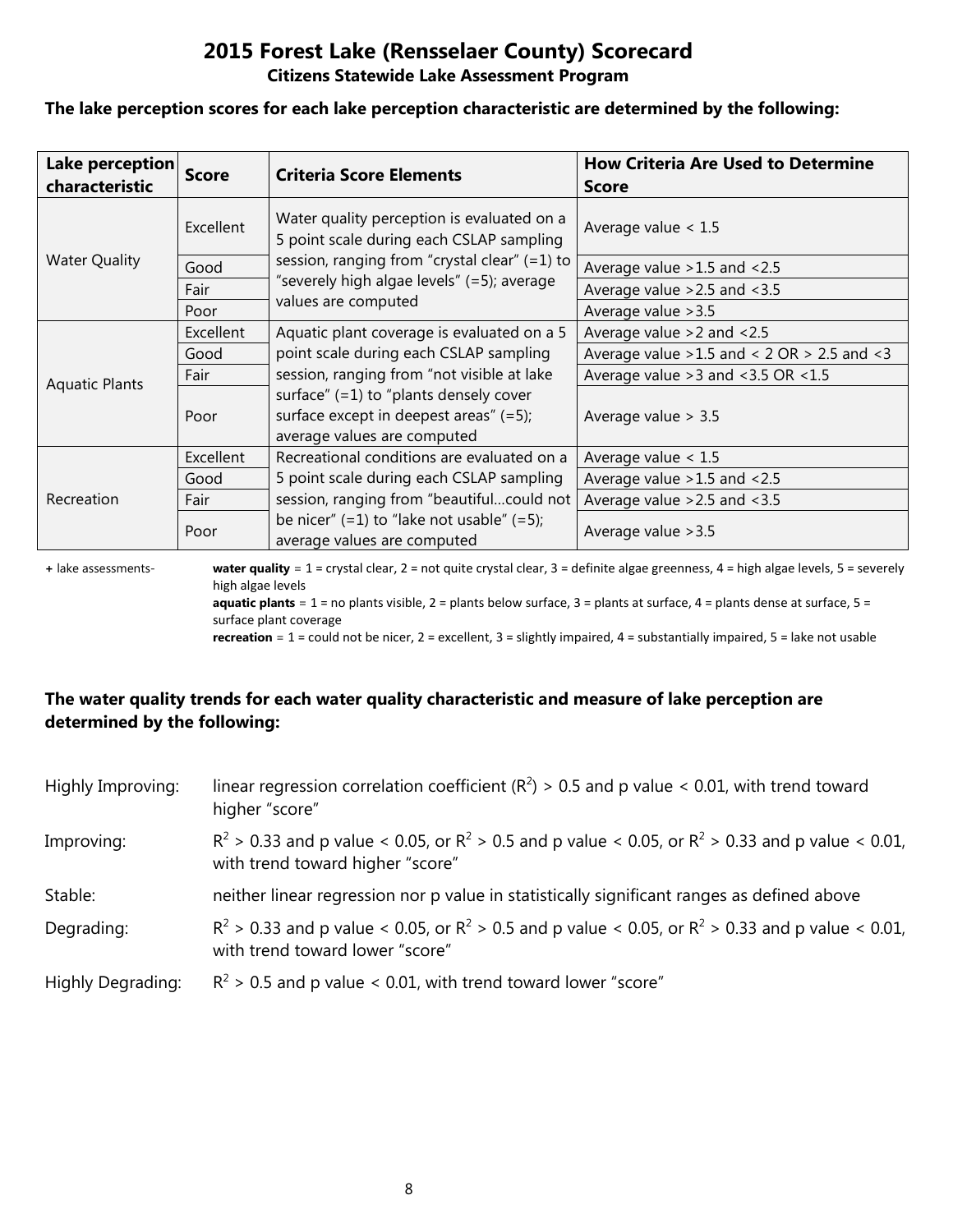#### **Lake Uses**

Lake uses are defined as the best uses for a lake (drinking water, swimming, etc.) as determined by several factors. Lake uses are identified using CSLAP water quality, lake perception and biological assessment information to evaluate where a lake fits in the state Water Quality Standards and Classification system (see overview below).

Each lake use is scored based on the following assessment categories, using assessment methodology [\(http://www.dec.ny.gov/chemical/23846.html\)](http://www.dec.ny.gov/chemical/23846.html) established by DEC to evaluate impacts to lake uses:

- **Supported** no evidence of impacts to lake use;
- **Threatened** no evidence of impacts to lake use, but some factor threatens this use (for example, changing water quality, conditions that are nearing impact levels, land-use changes, etc.);
- **Stressed** occasional or slight impacts to lake use;
- **Impaired** frequent or persistent conditions limit or restrict lake use; and
- **Precluded** conditions prevent lake use. This category is uncommon in NYS (and CSLAP) lakes and is not included in the legend for most lake-use scorecard assessments.



*\** All years of CSLAP data collection for the lake except those for which data was not available.

**Overview of the typical water quality classification and their best uses.** For more information visit www.dec.ny.gov/regs/4592.html#15990

| <b>Best use</b> | <b>Other uses</b>                                                                                      | <b>Water Quality Classification</b> |
|-----------------|--------------------------------------------------------------------------------------------------------|-------------------------------------|
| <b>Drinking</b> | Bathing, swimming (recreation), fishing, and fish, shellfish and<br>wildlife reproduction and survival | Class AA & A                        |
| Bathing         | Swimming (recreation), fishing, and fish, shellfish and wildlife<br>reproduction and survival          | Class B                             |
| Swimming        | Same as Class B                                                                                        | Class C                             |
| Fishing         | Same as Class B and C                                                                                  | Class D                             |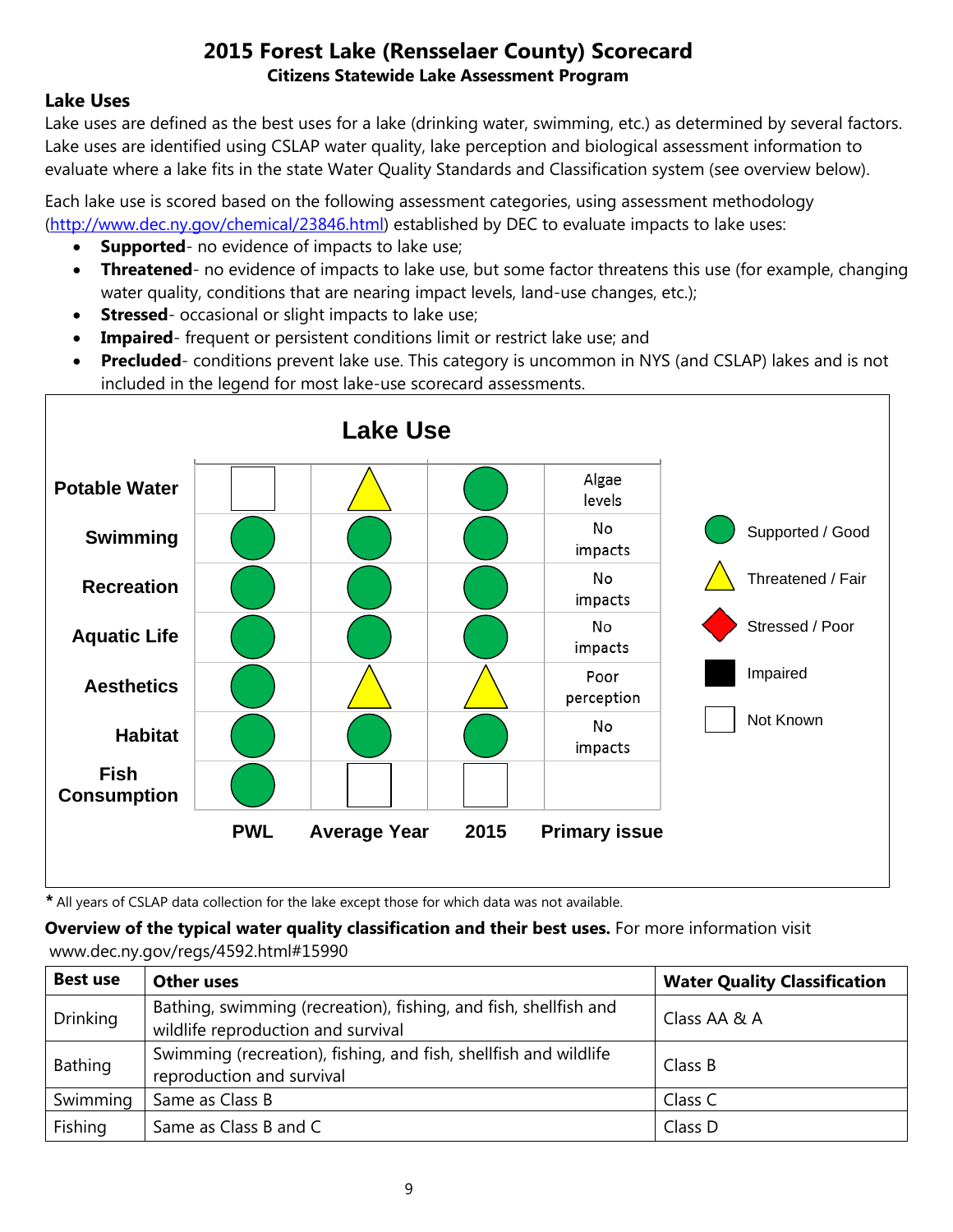#### **The following information is used to determine the condition of lake uses.**

| <b>Lake Use</b>                                                         | <b>Description of characteristic</b>                                                                                                                                                                                                                    | <b>How this relates to CSLAP</b>                                                                                                                                                                                                                                                               |
|-------------------------------------------------------------------------|---------------------------------------------------------------------------------------------------------------------------------------------------------------------------------------------------------------------------------------------------------|------------------------------------------------------------------------------------------------------------------------------------------------------------------------------------------------------------------------------------------------------------------------------------------------|
| Potable Water                                                           | The lake is used for drinking water. Only Class<br>AA and A lakes have been approved for this use.                                                                                                                                                      | CSLAP data is not intended to assess the condition of<br>potable water. Other state and local monitoring<br>programs better address this use. However, some<br>CSLAP parameters-chlorophyll a, ammonia, arsenic,<br>iron, manganese, algal toxins-indicate potential<br>impacts to potability. |
| <b>Bathing</b>                                                          | The lake is used for swimming and contact<br>recreation. This use is assessed in some lakes<br>only if they support a public bathing beach,<br>although it is evaluated in all lakes                                                                    | Several CSLAP sampling indicators-water clarity,<br>chlorophyll a, algal toxins, lake perception-can be<br>used to assess swimming conditions.                                                                                                                                                 |
| Recreation<br>(Swimming,<br>Boating, Fishing<br>and non-contact<br>use) | The lake is used for swimming, boating, fishing<br>and non-contact recreation. Even though some<br>lakes are not classified for this use, all CSLAP<br>lakes should support this use, consistent with the<br>federal goal to make all lakes "fishable." | Contact recreation is evaluating using the bathing<br>indicators described above. Non-contact recreation is<br>evaluated using the lake perception data (visual<br>observations) and aquatic plant surveys.                                                                                    |
| Aquatic Life                                                            | The lake is used by aquatic life. This is not an<br>official "use" designated by New York State, but<br>water quality standards and other criteria are<br>adopted to protect aquatic life.                                                              | Aquatic life impacts can be evaluated by a number of<br>CSLAP indicators, including pH, dissolved oxygen, and<br>the presence of invasive species.                                                                                                                                             |
| Aesthetics and<br>Habitat                                               | The lake is used for visual enjoyment or the<br>visual beauty of the lake. This is not an official<br>"use" designated by New York State, but water<br>quality criteria are adopted to protect aesthetics.                                              | Lake aesthetics can be impacted by a number of<br>factors, including algal blooms, nuisance weeds, or<br>simply reports that "the lake looks bad," all of which<br>are evaluated in CSLAP. Lake habitat is evaluated<br>against the presence and management of exotic<br>plants                |
| <b>Fish Consumption</b>                                                 | The lake is used for consumption of fish. All<br>lakes are assumed to support this use unless<br>otherwise indicated.                                                                                                                                   | CSLAP does not collect data or information to<br>evaluate fish consumption. All CSLAP lakes are<br>evaluated against the New York State Department of<br>Health: Health Advice on Eating Fish You Catch<br>(http://www.health.ny.gov/environmental/outdoors/fi<br>sh/health_advisories/).      |

For many CSLAP lakes, some of the lakes designated uses have previously been evaluated; a summary of these assessments can be found on the DEC Priority Waterbody List (PWL) developed for each of the 17 major drainage basins in the state. These can be found at [http://www.dec.ny.gov/chemical/23846.html.](http://www.dec.ny.gov/chemical/23846.html) For some lakes, these are derived from historical assessments of CSLAP or other water quality data, while for others, no PWL assessments are yet available. The "rules" for these assessments are cited in the state Consolidated Assessment and Listing Methodology (CALM) [\(http://www.dec.ny.gov/chemical/23846.html\)](http://www.dec.ny.gov/chemical/23846.html) have changed several times over the last decade, and the CALM document continues to be updated as new assessment tools are evaluated and adopted. The first column of the scorecard reflects the most recent PWL assessment, if available, for each CSLAP waterbody. Non CSLAP data, including "institutional" data (treated water data, bacterial data, consumer confidence report (CCR) summaries, and need for enhanced treatment) may be used for PWL assessments, but are not summarized here.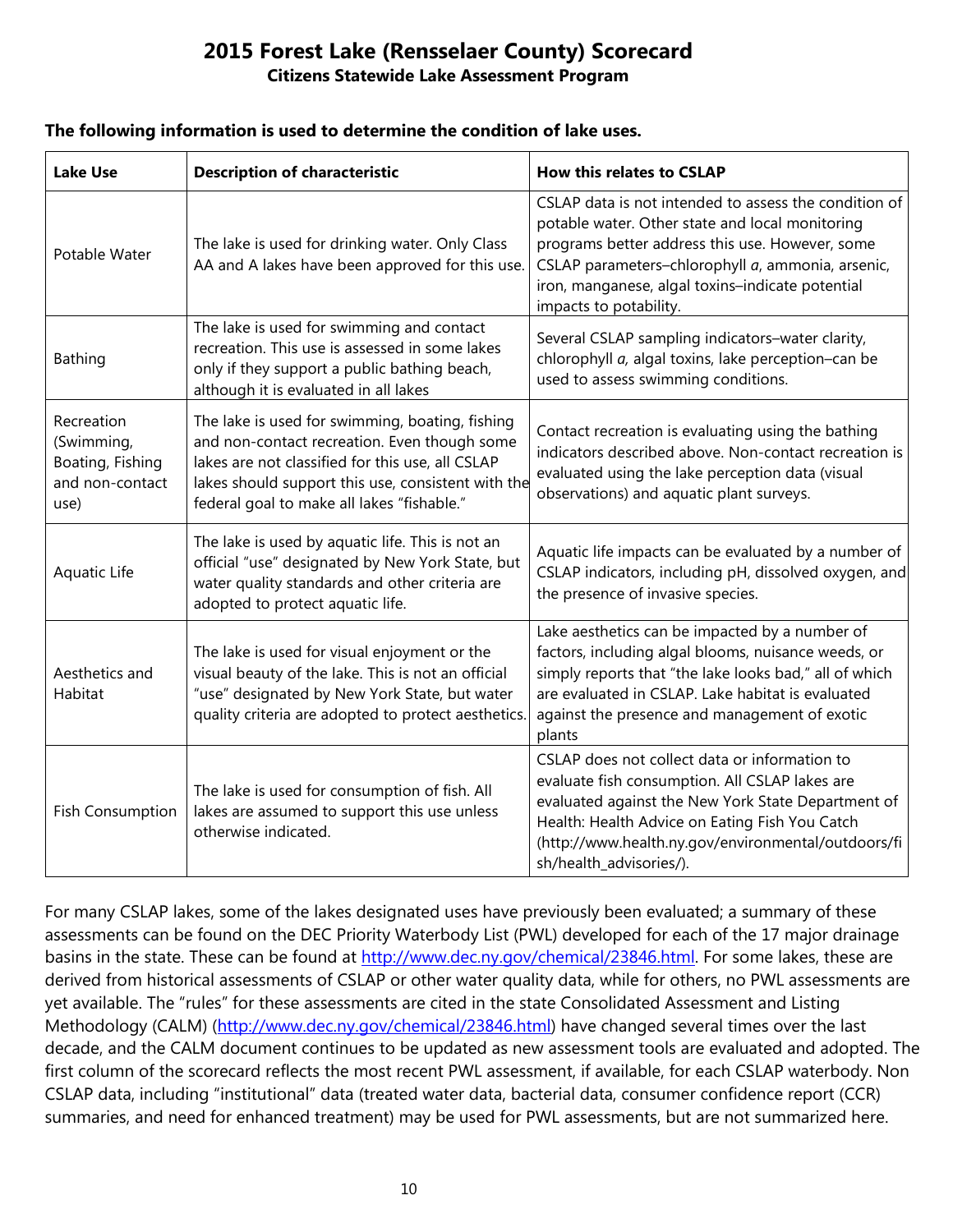| <b>Lake Use</b> | <b>Score</b> | <b>Criteria Score Elements</b>                                                                                          | <b>How Criteria Are Used to Determine</b>                                                         |
|-----------------|--------------|-------------------------------------------------------------------------------------------------------------------------|---------------------------------------------------------------------------------------------------|
|                 |              |                                                                                                                         | <b>Score</b>                                                                                      |
| Potable Water   | Supported    | Surface water chlorophyll a and HABs<br>data, and deepwater metals data are<br>used to evaluate potable water use.      | No evidence of any criteria violations (see below)                                                |
|                 | Threatened   |                                                                                                                         | Avg hypolimnetic NH <sub>4</sub> > 1, Fe > 0.5, As > 0.3, or                                      |
|                 |              |                                                                                                                         | Mn > 1; avg open water MC-LR > $0.5$                                                              |
|                 | Stressed     |                                                                                                                         | >10d consec. open MC-LR>0.3 or BGA>30; Avg                                                        |
|                 |              |                                                                                                                         | hypolimnetic NH <sub>4</sub> > 2, Fe > 1 or Mn > 1; avg                                           |
|                 |              | Waterbodies not classified as potable<br>water supplies cited as "not known"<br>(with impacts cited as "not applicable" | open water MC-LR > 1,                                                                             |
|                 | Impaired     |                                                                                                                         | Avg chl.a > 4 (Class AA)-6 (Class A) ug/l, hypo.                                                  |
|                 |              |                                                                                                                         | arsenic > 10 ug/l, violation of MCLs, municipal                                                   |
|                 |              |                                                                                                                         | shut-down, or excessive water treatment needed                                                    |
|                 | Not known    |                                                                                                                         | No chlorophyll or deepwater nutrient data                                                         |
|                 | Supported    |                                                                                                                         | No evidence of any criteria violations (see below)                                                |
|                 | Threatened   | Surface water chl a, water clarity, and<br>HABs data used to evaluate bathing use.                                      | Statistically significant WQ degr.; infrequent or                                                 |
|                 |              |                                                                                                                         | single small site MC-LR>20 or shore BG >25-30                                                     |
|                 | Stressed     |                                                                                                                         | >10% water clarity readings < 1.2m; or single                                                     |
|                 |              | Bathing assessments included here                                                                                       | shoreline bloom MC-LR > 20; or open BG Chl >                                                      |
| <b>Bathing</b>  |              | reference bathing criteria cited in the                                                                                 | 30; recreation = "impaired" w/beach present                                                       |
|                 | Impaired     | PWL; "public bathing" is evaluated with<br>bacteria and DOH beach data and is                                           | Open MC-LR > 20 ug/l or avg Secchi < 1.2m; or<br>multiple site and persistent shore MC-LR > 20 or |
|                 |              | reflected in the assessment information                                                                                 | shore BG Chl > 25-30; beach closure > 4 wks or                                                    |
|                 |              | here (if available) but not quantified                                                                                  | control needed                                                                                    |
|                 | Not known    |                                                                                                                         | No chlorophyll, clarity, HAB or perception data                                                   |
|                 | Supported    | Surface water chl a, water clarity, and                                                                                 | No evidence of any criteria violations (see below)                                                |
|                 |              | HABs data used to evaluate bathing use.                                                                                 | Same as bathing or avg TP > 20 ug/l; >25%                                                         |
| Recreation      | Threatened   |                                                                                                                         | slightly impaired frequency recreation AND >                                                      |
|                 |              | Bathing assessments included here                                                                                       | 10% poor clarity triggering slight impairment                                                     |
|                 | Stressed     | reference bathing criteria cited in the<br>PWL; "public bathing" is evaluated with                                      | Same as bathing or >10% Chl.a samples > 10                                                        |
|                 |              |                                                                                                                         | ug/l                                                                                              |
|                 | Impaired     | bacteria and DOH beach data and is                                                                                      | Same as bathing or Avg chl.a > 10 ug/l                                                            |
|                 | Not known    | reflected in the assessment information<br>here (if available) but not quantified                                       | No chlorophyll, clarity, HAB or perception data                                                   |
|                 | Supported    |                                                                                                                         | No evidence of any criteria violations (see below)                                                |
|                 |              |                                                                                                                         | Inferred/measured DO < 1; 10% pH < 6.5 or                                                         |
| Aquatic Life    | Threatened   |                                                                                                                         | >8.5                                                                                              |
|                 | Stressed     | pH, (inferred) dissolved oxygen, and the                                                                                | Avg DO < $6.5$ or > 8.5; inferred/measured DO <                                                   |
|                 |              | presence of AIS species are used to                                                                                     | 1 for Class T/TS                                                                                  |
|                 | Impaired     | evaluate aquatic life                                                                                                   | Avg pH < 6 or >9; Avg DO < 6.5 or > 8.5                                                           |
|                 |              |                                                                                                                         | w/documented fish impacts; inferred/measured                                                      |
|                 |              |                                                                                                                         | DO <1 w/documented fish impacts                                                                   |
|                 | Not known    |                                                                                                                         | No pH, DO, or AIS information available                                                           |

## **The lake use scores for each lake use characteristic are determined by the following:**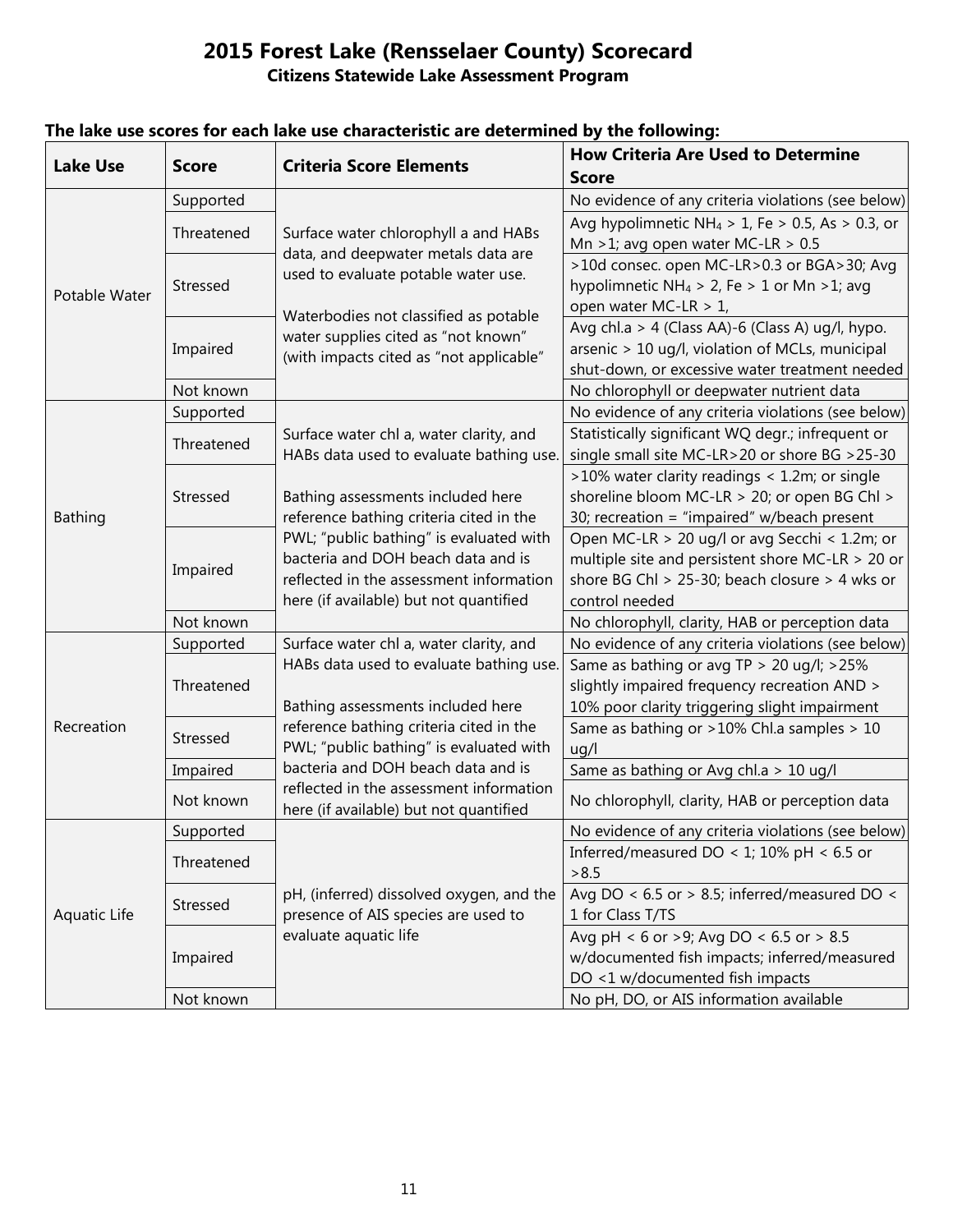| <b>Lake Use</b>                | <b>Score</b> | <b>Criteria Score Elements</b>                                                                                                                                                                                                                                            | <b>How Criteria Are Used to Determine</b><br><b>Score</b>                                                                                                                                                                                                                                                                  |
|--------------------------------|--------------|---------------------------------------------------------------------------------------------------------------------------------------------------------------------------------------------------------------------------------------------------------------------------|----------------------------------------------------------------------------------------------------------------------------------------------------------------------------------------------------------------------------------------------------------------------------------------------------------------------------|
| Aesthetics /<br><b>Habitat</b> | Good         | Aesthetics are evaluated through<br>perception surveys and the presence of<br>HABs and native species, while habitat is<br>evaluated against AIS species. These<br>categories are not recognized by EPA as<br>designated uses, so they are evaluated<br>as a "condition". | No evidence of any criteria violations (see below)                                                                                                                                                                                                                                                                         |
|                                | Fair         |                                                                                                                                                                                                                                                                           | Occasional aquatic plant treatment required for<br>invasive (habitat) or native (aesthetics) plants;<br>Aesthetics: "slightly impaired" due to algae or<br>weeds >25%; "definite algae greenness" >25%;<br>1x open water or shoreline bloom notification;<br>>25% surface weeds; >10% TP samples > 20<br>uq/l              |
|                                | Poor         |                                                                                                                                                                                                                                                                           | Routine aquatic plant treatment required for<br>invasive (habitat) or native (aesthetics) plants;<br>Aesthetics: "slightly impaired" due to algae or<br>weeds >50%; "definite algae greenness" >50%;<br>> 1x open water or large or widespread<br>shoreline bloom notification; > 50% surface<br>weeds; avg $TP > 20$ ug/l |
|                                | Not known    |                                                                                                                                                                                                                                                                           | No perception, HAB or AIS information                                                                                                                                                                                                                                                                                      |
| Fish<br>Consumption            | Supported    | Fish consumption is not evaluated<br>through CSLAP- PWL listings are based<br>on whether a waterbody is cited on the<br>DOH Health Advice for Consumption of                                                                                                              | No evidence of any criteria violations (see below)                                                                                                                                                                                                                                                                         |
|                                | Threatened   |                                                                                                                                                                                                                                                                           | High toxins in any HAB sample or persistent BGA<br>blooms                                                                                                                                                                                                                                                                  |
|                                | Stressed     |                                                                                                                                                                                                                                                                           | Fish tissue data indicates measurable level of<br>contaminants but no listing on DOH Health<br>Advice on Eating Sports Fish and Game                                                                                                                                                                                       |
|                                | Impaired     |                                                                                                                                                                                                                                                                           | Waterbody cited on DOH Health Advice on<br>Eating Sports Fish and Game                                                                                                                                                                                                                                                     |
|                                | Not known    |                                                                                                                                                                                                                                                                           | No fish tissue data; potential impacts not cited                                                                                                                                                                                                                                                                           |

+ proposed NNC (numeric nutrient criteria): for potable water: Class AA lakes: chlorophyll a = 4 ug/l; for Class A lakes = 6 ug/l; proposed NNC (numeric nutrient criteria) for swimming: chlorophyll a = 10 ug/l (all classes); water clarity = 1.2 meters (= 4 feet), TP = 20 ug/l

#### **Summary**

The information displayed in the scorecard is intended to give a quick and comprehensive overview of the results from CSLAP assessments and lake data collected by DEC, academics and private consultants.

CSLAP scorecards summarize information related to water quality, lake perception, biological condition and lake uses. The data and other information collected through CSLAP, or other sources, contribute to the evaluation of lake uses.

This information is the basis for the water quality assessments conducted as part of DEC's waterbody inventory. More comprehensive summaries of CSLAP data are included in individual lake reports and regional and statewide CSLAP data summaries. To fully understand CSLAP lakes, those interested should review the information found in scorecards, individual lake summaries, and regional and statewide CSLAP reports.